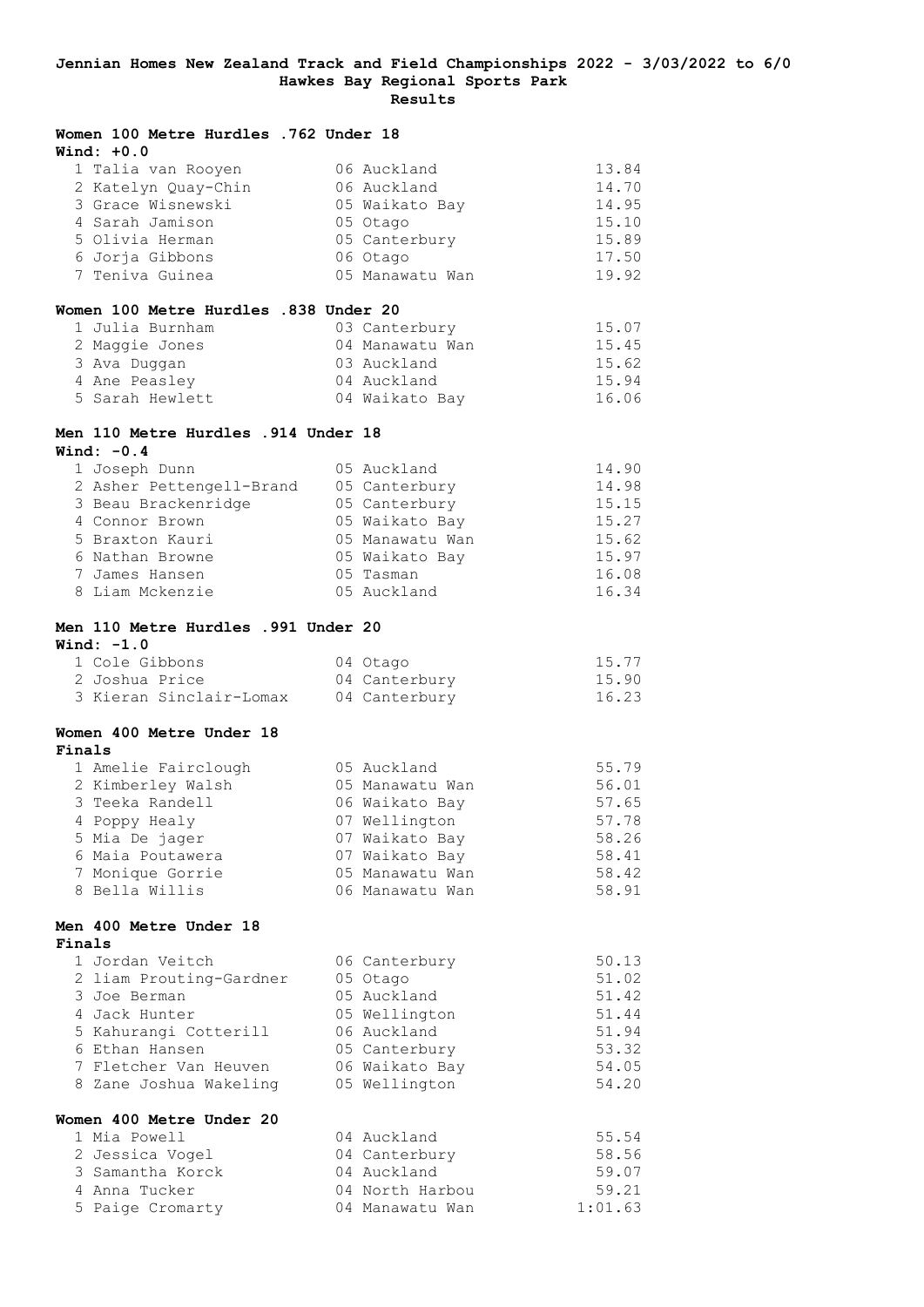### **Men 400 Metre Under 20 Finals**

| 1 Lex Revell-Lewis | 04 Auckland     | 47.87 |
|--------------------|-----------------|-------|
| 2 Troy Middleton   | 03 Auckland     | 48.76 |
| 3 Flynn Marshall   | 03 Auckland     | 48.98 |
| 4 Aden Porritt     | 03 Manawatu Wan | 49.03 |
| 5 John Wells       | 03 Canterbury   | 49.36 |
| 6 John Mottus      | 04 Canterbury   | 49.81 |
| 7 Charles Roil     | 04 Hawkes Bay G | 50.82 |
| 8 Kairon Pimm      | 03 Hawkes Bay G | 54.57 |
|                    |                 |       |

#### **Women 1500 Metre Under 18 Race 1**

|    | 1 Rosaria Gibson        | 05 Canterbury   | 4:32.42 |
|----|-------------------------|-----------------|---------|
|    | 2 Kiera Hall            | 05 Canterbury   | 4:32.52 |
|    | 3 Elspeth McGuinness    | 06 Canterbury   | 4:37.38 |
| 4  | Lulu Johnson            | 05 Waikato Bay  | 4:39.00 |
|    | 5 Zara Pomfret          | 07 Auckland     | 4:41.25 |
| 6. | Zara Geddes             | 05 Otago        | 4:42.81 |
|    | 7 Charlotte Greenwood   | 05 Auckland     | 4:48.25 |
|    | 8 Jodie Nash            | 06 Auckland     | 4:49.80 |
|    | 9 Hayley Cornwall       | 07 Manawatu Wan | 4:51.91 |
|    | 2 Abbey Bolton          | 05 Pakuranga At | 4:51.96 |
|    | 10 Sofia Lumbreras      | 05 Hawkes Bay G | 4:52.59 |
|    | 11 Courtney Fitzgibbon  | 07 Manawatu Wan | 4:52.87 |
|    | 12 Sophie Webber        | 07 Hawkes Bay G | 4:54.84 |
|    | 13 Siena Mackley        | 07 Southland    | 4:56.15 |
|    | 14 Catherine Lund       | 05 Otago        | 4:56.36 |
|    | 15 Sophie Dunnett-Welch | 07 Hawkes Bay G | 4:57.21 |
|    | 16 Hannah Hughes        | 06 Canterbury   | 4:57.48 |
|    | 17 Emma Jamieson        | 06 Taranaki     | 4:59.28 |
|    | 18 Emmison Gear         | 06 Hawkes Bay G | 5:00.44 |
|    | 19 Sascha Letica        | 06 Takapuna Ama | 5:00.73 |

#### **Men 1500 Metre Under 18 Final**

|  | 1 James Ford        | 05 Auckland     | 3:59.74 |
|--|---------------------|-----------------|---------|
|  | 2 Liam O'Donnell    | 05 Canterbury   | 3:59.76 |
|  | 3 Alex Martin       | 05 Wellington   | 4:01.10 |
|  | 4 Alfie Steedman    | 07 Auckland     | 4:02.37 |
|  | 5 Callum Murray     | 05 Waikato Bay  | 4:02.83 |
|  | 6 Daniel Prescott   | 06 Canterbury   | 4:02.95 |
|  | 7 Luca Evett        | 06 Wellington   | 4:03.19 |
|  | 8 Angus Sevier      | 06 Canterbury   | 4:03.43 |
|  | 9 James Hercus      | 05 Manawatu Wan | 4:03.56 |
|  | 10 Callum O'Keeffe  | 05 Hawkes Bay G | 4:04.03 |
|  | 11 Ian Pugh         | 05 Waikato Bay  | 4:04.60 |
|  | 12 Luke Cudby       | 06 North Harbou | 4:04.94 |
|  | 13 Elliott Pugh     | 06 Waikato Bay  | 4:06.13 |
|  | 14 James Mcleay     | 06 Southland    | 4:06.39 |
|  | 15 Pai Wynyard      | 05 Canterbury   | 4:07.58 |
|  | 16 Ben Brunner      | 06 Wellington   | 4:08.13 |
|  | 17 Jamie Mora       | 05 Pakuranga At | 4:08.54 |
|  | 18 Nick Davies      | 05 Auckland     | 4:10.11 |
|  | 19 George Wyllie    | 07 Waikato Bay  | 4:10.57 |
|  | 20 Matt Hill        | 05 Waikato Bay  | 4:11.84 |
|  | 21 Luke Johnston    | 05 Canterbury   | 4:12.81 |
|  | 22 Scott Manning    | 05 Taranaki     | 4:13.30 |
|  | 23 Hamish Murray    | 07 Waikato Bay  | 4:14.07 |
|  | 24 Zach O'Dwyer     | 06 Pakuranga At | 4:15.13 |
|  | 25 Max Wildbore     | 06 Hawkes Bay G | 4:15.63 |
|  | 26 William McMeeken | 05 Canterbury   | 4:15.67 |
|  | 27 Thomas White     | 05 Wellington   | 4:16.28 |
|  | 28 Oscar Monro      | 06 Pakuranga At | 4:25.12 |
|  | 29 Thomas Cowan     | 05 Auckland     | 4:26.29 |
|  | 30 Finnley Oliver   | 06 Waikato Bay  | 4:30.79 |
|  | 31 Jude Deaker      | 07 Southland    | 4:31.65 |
|  |                     |                 |         |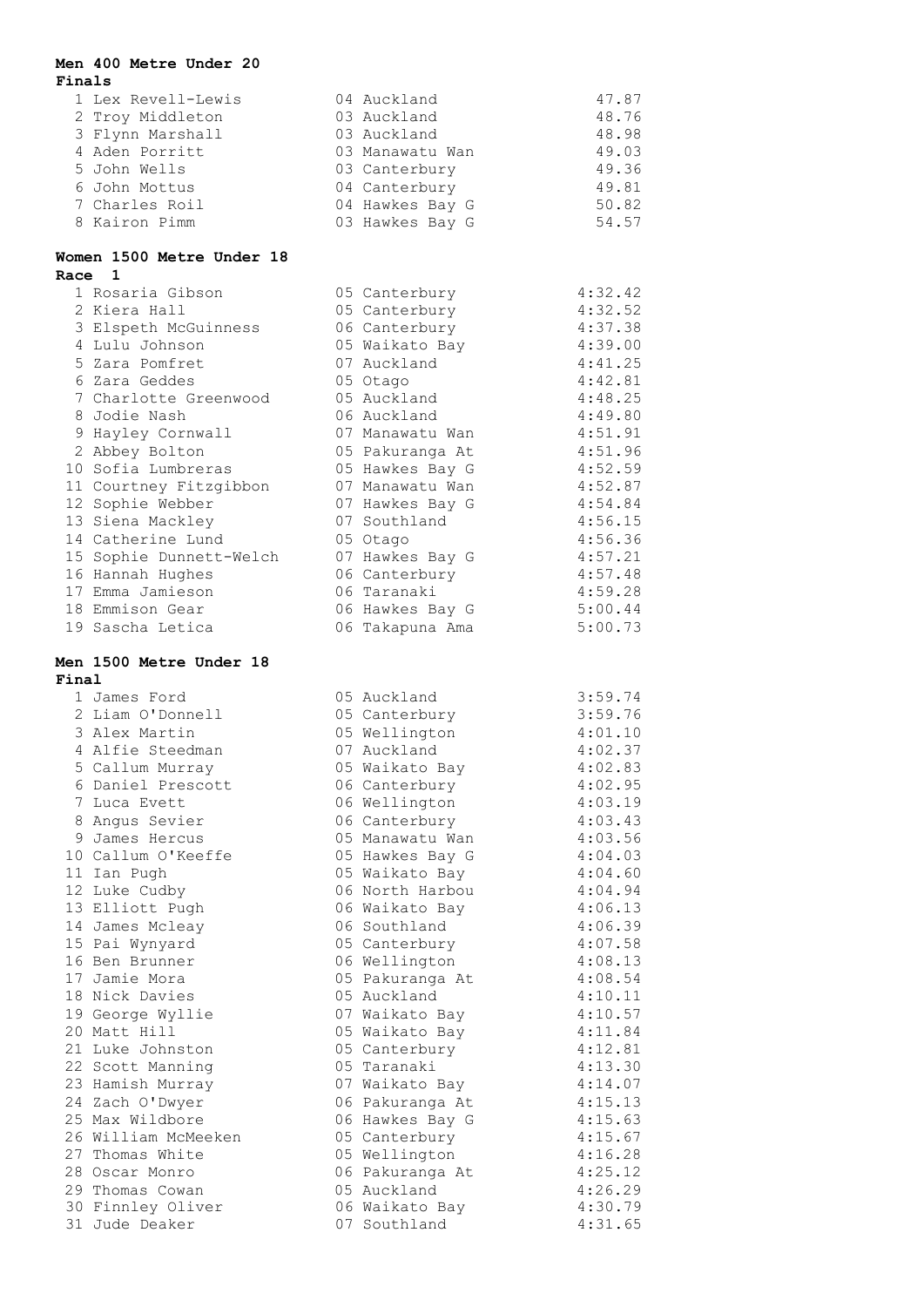#### **Women 1500 Metre Under 20 Final**

| rınaı       |                           |                 |         |
|-------------|---------------------------|-----------------|---------|
|             | 1 Penelope Salmon         | 03 Auckland     | 4:27.49 |
|             | 2 Bella Browne            | 03 Auckland     | 4:30.12 |
|             | 3 Emma Ferguson           | 04 Manawatu Wan | 4:32.55 |
|             | 4 Macey Hilton            | 03 Auckland     | 4:34.29 |
|             | 5 Chloe Browne            | 03 Auckland     | 4:36.08 |
|             | 6 Isabella Richardson     | 03 Auckland     | 4:37.57 |
|             | 7 Georgia-Rose Dawson     | 03 Canterbury   | 4:37.86 |
|             | 8 Mackenzie Morgan        | 04 Wellington   | 4:39.37 |
|             | 9 Boh Ritchie             | 07 Waikato Bay  | 4:41.89 |
|             | 10 Chloe Hughes           | 03 Canterbury   | 4:49.21 |
|             |                           |                 | 4:49.54 |
|             | 11 Neve Moulai            | 03 Canterbury   |         |
|             | 12 Peyton Leigh           | 03 Auckland     | 4:49.65 |
|             | 13 Sequoya Prentice       | 03 Canterbury   | 4:50.17 |
|             | 14 Jemima Antoniazzi      | 03 Waikato Bay  | 4:54.13 |
|             | 15 Holly Harding          | 03 Pakuranga At | 4:58.74 |
|             | 16 Ruby Barton            | 04 Wellington   | 4:59.56 |
|             | Men 1500 Metre Under 20   |                 |         |
|             | 1 Karsen Vesty            | 04 Hawkes Bay G | 3:54.81 |
|             | 2 Zane Powell             | 03 Auckland     | 3:55.09 |
|             | 3 Charlie Hazlett         | 04 Canterbury   | 3:57.44 |
|             | 4 Ronan Codyre            | 04 Auckland     | 3:57.84 |
|             | 5 Luke Hitchcock          | 03 Auckland     | 3:58.07 |
|             | 6 Jahko Tohaia            | 03 Auckland     | 3:58.38 |
|             | 7 Tomas Barry             | 04 Auckland     | 4:00.02 |
|             | 8 Angus Monro             | 04 Pakuranga At | 4:00.18 |
|             | 9 Joshua Gill             | 04 Tasman       | 4:01.05 |
|             | 10 Ben Hennessy           | 03 Waikato Bay  | 4:01.67 |
|             | 11 Josh Hou               | 03 Otago        | 4:06.17 |
|             | 12 Ethan Smolej           | 03 Canterbury   | 4:07.16 |
|             | 13 Finn Barker YC         | 04 Hawkes Bay G | 4:08.40 |
|             | Women 200 Metre Under 18  |                 |         |
| <b>Heat</b> | 1 Wind: 1.4               |                 |         |
|             | 1 Chayille Collette       | 05 Manawatu Wan | 24.25Q  |
|             | 2 Addira Collette         | 05 Manawatu Wan | 24.73Q  |
|             | 3 Micayla Whiti           | 06 Tasman       | 25.55Q  |
|             | 4 Maddie Kelso-Heap       | 05 Auckland     | 26.33q  |
|             | 5 Emily Jackson           | 05 Canterbury   | 26.66   |
|             | 6 Amponsaa Tabi-Amponsah  | 07 Hawkes Bay G | 26.70   |
|             | 7 Grace Wisnewski         | 05 Waikato Bay  | 27.21   |
|             | 8 Madison Rattray         | 05 Waikato Bay  | 27.32   |
| <b>Heat</b> | $\mathbf{2}$<br>Wind: 1.1 |                 |         |
|             | 1 Teeka Randell           | 06 Waikato Bay  | 25.27Q  |
|             | 2 Amelie Fairclough       | 05 Auckland     | 25.71Q  |
|             | 3 Mia De jager            | 07 Waikato Bay  | 25.95Q  |
|             | 4 Niamh Gedye             | 06 Wellington   | 25.98q  |
|             | 5 Bella Willis            | 06 Manawatu Wan | 26.42   |
|             | 6 Maia Columbus           | 05 Canterbury   | 26.63   |
|             | 7 Georgia Rope            | 07 Hawkes Bay G | 27.10   |
|             | 8 Edie Franks             | 06 Manawatu Wan | 28.02   |
| Finals      | Wind: 1.7                 |                 |         |
|             | 1 Chayille Collette       | 05 Manawatu Wan | 24.11   |
|             | 2 Addira Collette         | 05 Manawatu Wan | 24.41   |
|             | 3 Amelie Fairclough       | 05 Auckland     | 24.59   |
|             |                           |                 |         |
|             | 4 Micayla Whiti           | 06 Tasman       | 24.76   |
|             | 5 Teeka Randell           | 06 Waikato Bay  | 25.07   |
|             | 6 Maddie Kelso-Heap       | 05 Auckland     | 26.00   |
|             | 7 Mia De jager            | 07 Waikato Bay  | 26.16   |
|             | 8 Niamh Gedye             | 06 Wellington   | 26.24   |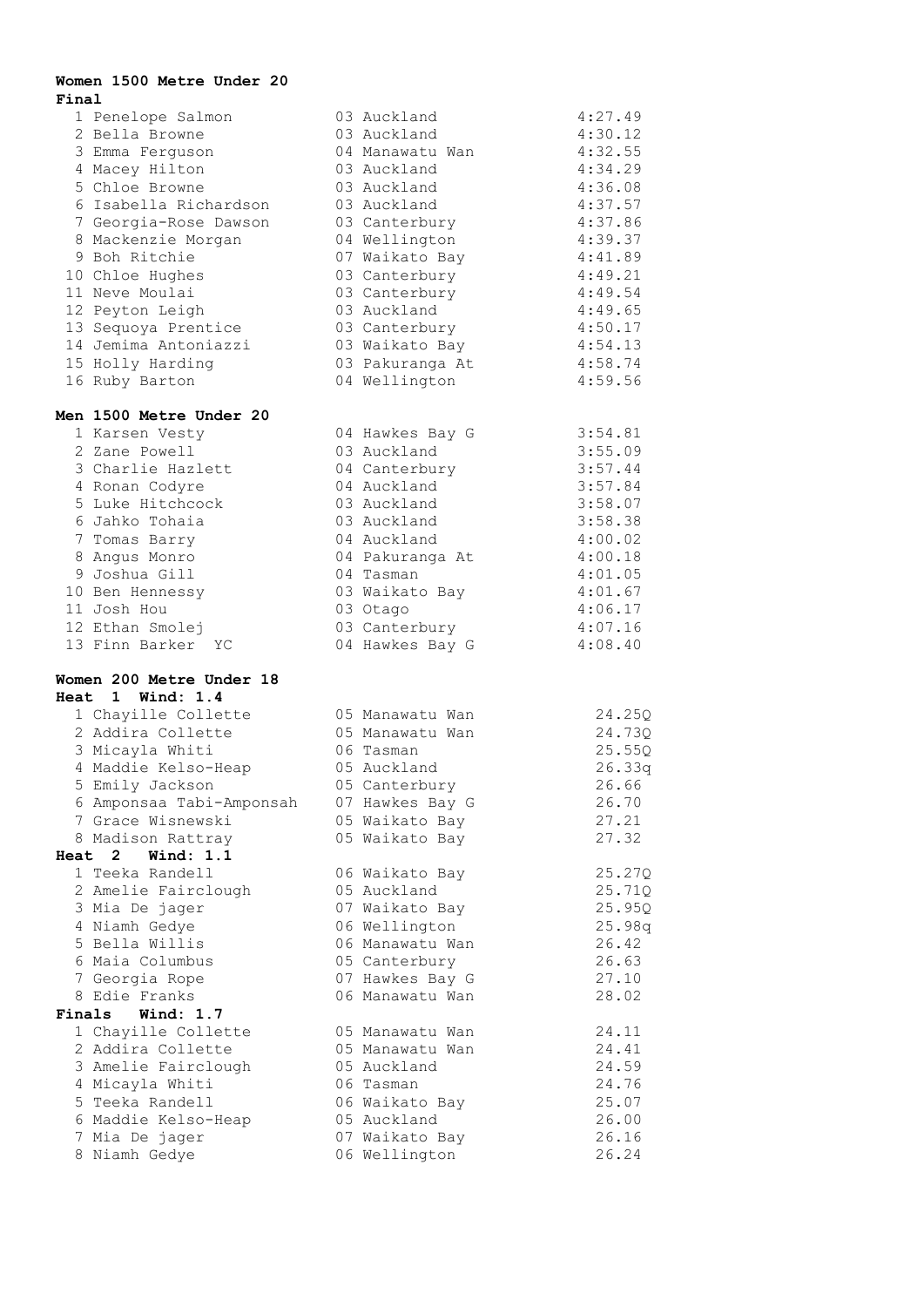| Event 203 Men 200 Metre Under 18<br>Heat 1<br><b>Wind: 0.8</b> |                 |        |             |
|----------------------------------------------------------------|-----------------|--------|-------------|
| 1 Asher Pettengell-Brand 05 Canterbury                         |                 | 22.44Q |             |
| 2 Ethen Lagatule                                               | 05 Auckland     | 22.72Q |             |
| 3 Ben Ward                                                     | 06 Auckland     | 22.79Q |             |
| 4 James Hansen                                                 | 05 Tasman       | 23.05q |             |
| 5 Liam Kilby                                                   | 05 Hawkes Bay G | 23.06  |             |
| Heat $2$ Wind: $0.6$                                           |                 |        |             |
| 1 Rylan Noome                                                  | 06 Hawkes Bay G | 22.47Q |             |
| 2 Ryan Shotter                                                 | 05 Hawkes Bay G | 22.89Q |             |
| 3 Liam McKellar                                                | 05 Auckland     | 23.00Q |             |
| 4 Ben Lambert                                                  | 05 Wellington   | 23.03q |             |
| 5 Sebastian Ferro                                              | 05 Otago        | 23.94  |             |
| Finals Wind: 2.2                                               |                 |        |             |
| 1 Asher Pettengell-Brand                                       | 05 Canterbury   | 22.33  |             |
| 2 Rylan Noome                                                  | 06 Hawkes Bay G | 22.37  |             |
| 3 Ben Ward                                                     | 06 Auckland     | 22.66  |             |
| 4 Ryan Shotter                                                 | 05 Hawkes Bay G | 22.69  |             |
| 5 Ethen Lagatule                                               | 05 Auckland     | 22.75  |             |
| 6 Ben Lambert                                                  | 05 Wellington   | 22.78  |             |
| 7 Liam McKellar                                                | 05 Auckland     | 23.16  |             |
| Women 200 Metre Under 20                                       |                 |        |             |
| Heat $1$ Wind: $-0.2$                                          |                 |        |             |
| 1 Nadia Evans                                                  | 04 Auckland     | 25.54Q |             |
| 2 Hayley Bond                                                  | 03 Tasman       | 25.54Q |             |
| 3 Jessica Vogel                                                | 04 Canterbury   | 26.02Q |             |
| 4 Sarah Hewlett                                                | 04 Waikato Bay  | 26.33q |             |
| 5 Lily Cockram                                                 | 03 Canterbury   | 26.55  |             |
| $Heat \quad 2 \quad Wind: 0.2$                                 |                 |        |             |
| 1 Marielle Venida                                              | 05 Auckland     | 24.71Q |             |
| 2 Mia Powell                                                   | 04 Auckland     | 25.31Q |             |
| 3 Julia Burnham                                                | 03 Canterbury   | 25.57Q |             |
| 4 Kiana Pohe                                                   | 04 Waikato Bay  | 25.59q |             |
| 5 Samantha Korck                                               | 04 Auckland     | 26.44  |             |
| 6 Anna Tucker                                                  | 04 North Harbou | 26.56  |             |
| Women 200 Metre Under 20                                       |                 |        |             |
| Finals Wind: 2.7                                               |                 |        |             |
| 1 Marielle Venida                                              | 05 Auckland     | 24.51  |             |
| 2 Mia Powell                                                   | 04 Auckland     | 24.95  |             |
| 3 Nadia Evans                                                  | 04 Auckland     | 25.11  |             |
| 4 Hayley Bond                                                  | 03 Tasman       | 25.26  |             |
| 5 Jessica Vogel                                                | 04 Canterbury   | 25.49  |             |
| 6 Julia Burnham                                                | 03 Canterbury   | 25.51  |             |
| 7 Sarah Hewlett                                                | 04 Waikato Bay  | 26.06  |             |
|                                                                |                 |        |             |
| Men 200 Metre Under 20<br>Heat 1 Wind: 1.0                     |                 |        |             |
| 1 Angus Lyver                                                  | 04 Manawatu Wan | 22.02Q |             |
| 2 Lex Revell-Lewis                                             | 04 Auckland     | 22.08Q |             |
| 3 Hamish Moore                                                 | 03 Otago        | 22.25Q |             |
| 4 Troy Middleton                                               | 03 Auckland     | 22.26q |             |
| 5 Alizjah Campbell                                             | 04 Canterbury   | 22.60q |             |
| 6 Mark Agnew                                                   | 03 Canterbury   | 22.74  |             |
| 7 Gurpreet Singh                                               | 04 Waikato Bay  | 23.10  |             |
| Heat $2$ Wind: $0.2$                                           |                 |        |             |
| 1 Zachary Saunders                                             | 03 Auckland     | 22.02Q |             |
| 2 Oliver Krijnen                                               | 04 Wellington   | 22.27Q |             |
| 3 John Wells                                                   | 03 Canterbury   | 22.64Q |             |
| 4 Joshua Price                                                 | 04 Canterbury   | 22.88  |             |
| 5 Cole Gibbons                                                 | 04 Otago        | 23.42  |             |
| 6 Flynn Johnston                                               | 03 Manawatu Wan | 23.66  |             |
| -- Sasha Sutherland                                            | 03 North Harbou | DQ     | Rule 17.3.1 |
| <b>Wind: 2.4</b><br>Finals                                     |                 |        |             |
| 1 Zachary Saunders                                             | 03 Auckland     | 21.31  |             |
| 2 Angus Lyver                                                  | 04 Manawatu Wan | 21.35  |             |
| 3 Oliver Krijnen                                               | 04 Wellington   | 21.84  |             |
|                                                                |                 |        |             |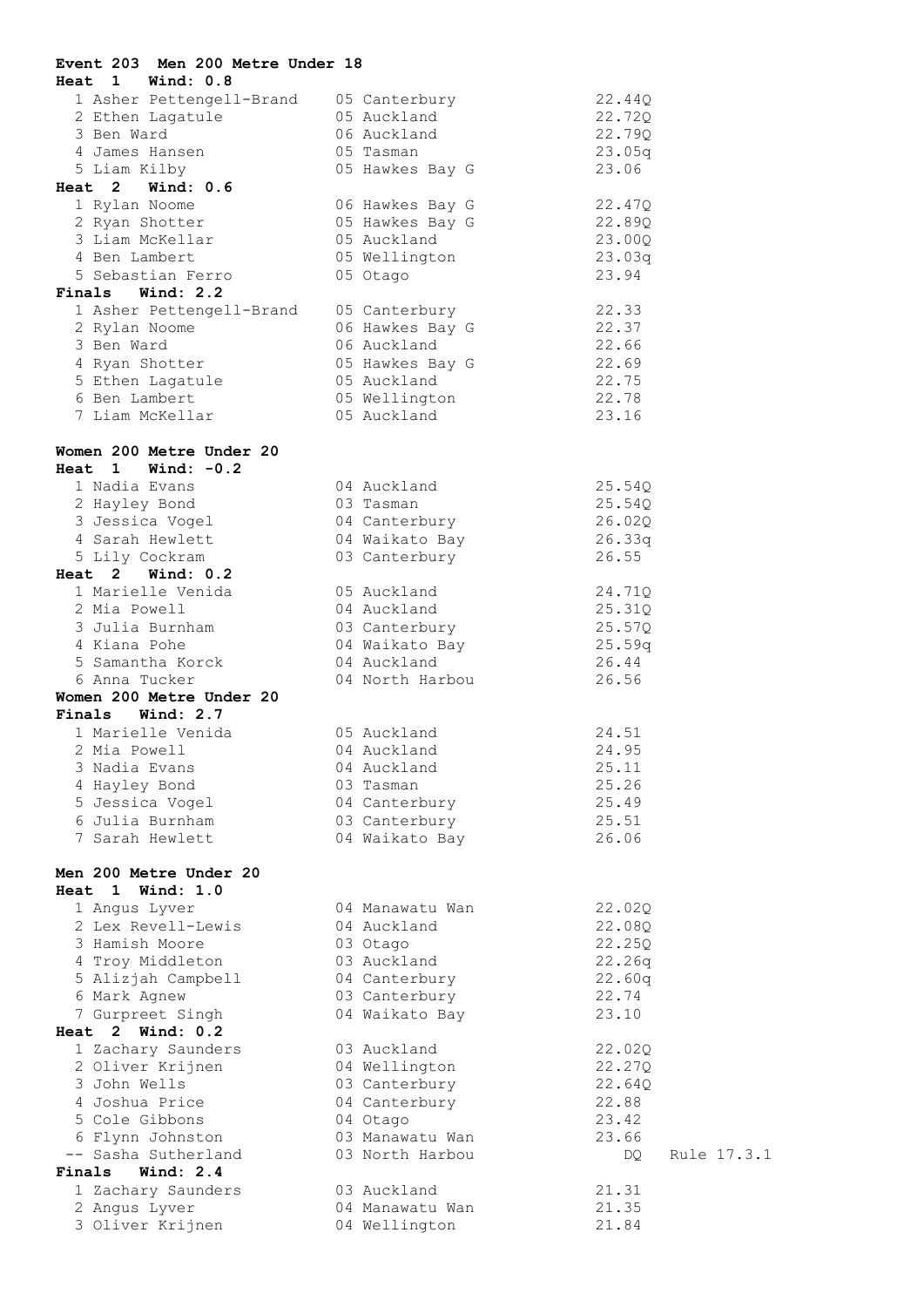| 4 Lex Revell-Lewis                                                                | 04 Auckland                    | 21.95                                   |
|-----------------------------------------------------------------------------------|--------------------------------|-----------------------------------------|
| 5 Troy Middleton                                                                  | 03 Auckland                    | 21.97                                   |
| 6 Hamish Moore<br>7 John Wells                                                    | 03 Otago<br>03 Canterbury      | 22.04<br>22.55                          |
| 8 Alizjah Campbell                                                                | 04 Canterbury                  | 22.72                                   |
|                                                                                   |                                |                                         |
| Men 2000 Metre Steeplechase .838 Under 18                                         |                                |                                         |
| 1 Lorcan Rabbitte                                                                 | 05 Hawkes Bay G                | 6:08.89                                 |
| 2 Louie Endres                                                                    | 05 Waikato Bay                 | 6:11.48                                 |
| 3 James Mcleay<br>4 Ian Pugh                                                      | 06 Southland<br>05 Waikato Bay | 6:17.47<br>6:17.91                      |
| 5 Aphicha Khothisen                                                               | 05 Auckland                    | 7:00.64                                 |
| 6 Lucas Huia                                                                      | 06 Southland                   | 7:14.89                                 |
|                                                                                   |                                |                                         |
| Women 3000 Metre Steeplechase .762 Under 20<br>1 Jemima Antoniazzi 63 Waikato Bay |                                | 11:41.82                                |
| 2 Siobhan Balle                                                                   | 04 Auckland                    | 12:11.03                                |
| Men 3000 Metre Steeplechase .914 Under 20                                         |                                |                                         |
| 1 Luke Clements                                                                   | 04 Auckland                    | 9:27.98                                 |
| 2 Toby Tasker                                                                     | 04 Auckland                    | 9:38.58                                 |
| 3 Benjamin Rickerby                                                               | 04 Auckland                    | 10:10.59                                |
| Women 2000 Metre Steeplechase .762 Under 18                                       |                                |                                         |
| 1 Louise Brabyn                                                                   | 06 Manawatu Wan                | 7:11.55                                 |
| 2 Zara Geddes                                                                     | 05 Otago                       | 7:15.21                                 |
| 3 Catherine Lund                                                                  | 05 Otago                       | 7:20.23                                 |
| 4 Kennedy Taylor                                                                  | 05 Southland                   | 7:27.48                                 |
| 5 Niamh Motley                                                                    | 05 Canterbury                  | 7:30.59                                 |
| 6 Bridie Restieaux                                                                | 06 Canterbury                  | 7:45.08                                 |
| Women 4x400 Metre Relay Under 18                                                  |                                |                                         |
| 1 Auckland 'A'                                                                    |                                | 3:51.18                                 |
| 1) Maddie Kelso-Heap 05                                                           |                                | 2) Lucy Shennan 05                      |
| 3) Kate Borton 06                                                                 |                                | 4) Amelie Fairclough 05                 |
| 2 Manawatu Wanganui 'A'                                                           |                                | 3:56.42                                 |
| 1) Jayde Rolfe 05                                                                 |                                | 2) Bella Willis 06                      |
| 3) Monique Gorrie 05                                                              |                                | 4) Kimberley Walsh 05                   |
| 3 Canterbury 'A'                                                                  |                                | 3:58.82                                 |
| 1) Samantha Lascelles 06                                                          |                                | 2) Alex Rees-Thomas 05                  |
| 3) Kiera Hall 05                                                                  |                                | 4) Rosaria Gibson 05                    |
| 4 Waikato Bay of Plenty<br>' A'<br>1) Mia De jager 07                             |                                | 4:02.60<br>2) Grace Wisnewski 05        |
| 3) Maia Poutawera 07                                                              |                                | 4) Teeka Randell 06                     |
| 5 Waikato Bay of Plenty<br>"B"                                                    |                                | 4:03.33                                 |
| 1) Madison Rattray 05                                                             |                                | 2) Holly Fausett 07                     |
| 3) Zarah Rattray 07                                                               |                                | 4) Sophie Hancock 06                    |
| 6 Hawkes Bay Gisborne<br>"A"                                                      |                                | 4:18.26                                 |
| 1) Georgia Rope 07                                                                |                                | 2) Jamie Dunnett-Welch 07               |
| 3) Sofia Lumbreras 05                                                             |                                | 4) Sophie Webber 07                     |
| Men 4x400 Metre Relay Under 18                                                    |                                |                                         |
| 1 Canterbury 'A'                                                                  |                                | 3:26.66                                 |
| 1) Ethan Hansen 05                                                                |                                | 2) Liam O'Donnell 05                    |
| 3) Jordan Veitch 06                                                               |                                | 4) Asher Pettengell-Brand 05            |
| 2 Auckland 'A'                                                                    |                                | 3:32.19                                 |
| 1) Kahurangi Cotterill 06                                                         |                                | 2) James Trathen 06                     |
| 3) Liam McKellar 05                                                               |                                | 4) Joe Berman 05                        |
| 3 Hawkes Bay Gisborne<br>' A'                                                     |                                | 3:39.78                                 |
| 1) Jackson McKay 05                                                               |                                | 2) Camden Russell 05                    |
| 3) Tayne Patel 05                                                                 |                                | 4) Lorcan Rabbitte 05                   |
| 4 Waikato Bay of Plenty<br>' A'                                                   |                                | 3:43.73                                 |
| 1) Nathan Browne 05                                                               |                                | 2) Fletcher Van Heuven 06               |
| 3) Elliott Pugh 06                                                                |                                | 4) Connor Brown 05                      |
| 5 Southland 'A'                                                                   |                                | 3:52.61                                 |
| 1) Lucas Huia 06<br>3) James Mcleay 06                                            |                                | 2) Jude Deaker 07<br>4) Ethan Friend 05 |
|                                                                                   |                                |                                         |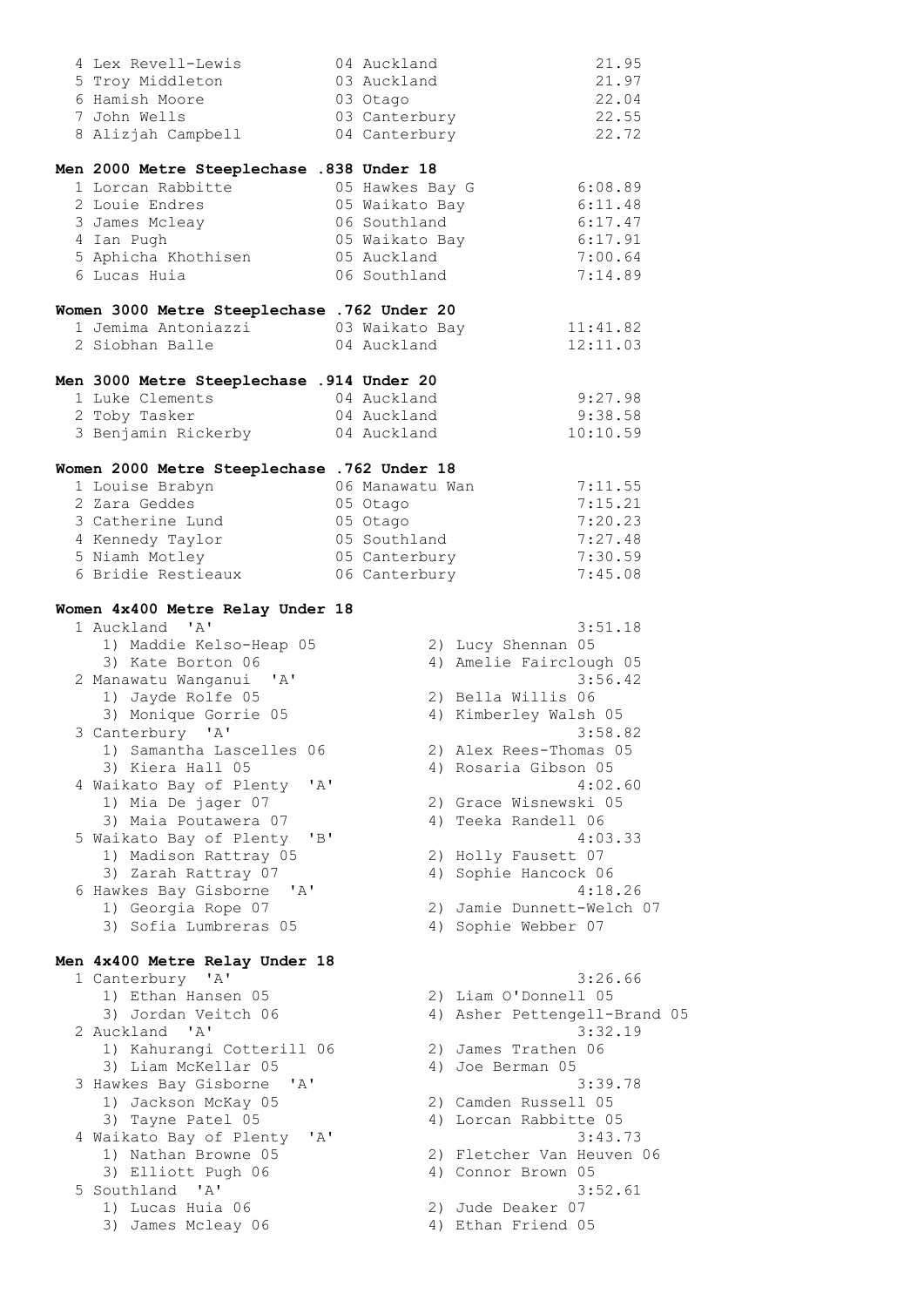| Women 4x400 Metre Relay Under 20 |    |                        |
|----------------------------------|----|------------------------|
| 1 Auckland 'A'                   |    | 3:55.32                |
| 1) Samantha Korck 04             |    | 2) Peyton Leigh 03     |
| 3) Macey Hilton 03               |    | 4) Mia Powell 04       |
| 2 Canterbury 'A'                 |    | 4:08.37                |
| 1) Julia Burnham 03              |    | 2) Jessica Vogel 04    |
| 3) Georgia-Rose Dawson 03        |    | 4) Chloe Hughes 03     |
| 3 Waikato Bay of Plenty 'A'      |    | 4:23.32                |
| 1) Gisele Howard 04              |    | 2) Sarah Hewlett 04    |
| 3) Jemima Antoniazzi 03          |    | 4) Hannah Gapes 03     |
| Men 4x400 Metre Relay Under 20   |    |                        |
| 1 Auckland 'A'                   |    | 3:19.83                |
| 1) Troy Middleton 03             |    | 2) Zachary Saunders 03 |
| 3) Flynn Marshall 03             |    | 4) Lex Revell-Lewis 04 |
| 2 Hawkes Bay Gisborne 'A'        |    | 3:22.58                |
| 1) Charles Roil 04               |    | 2) Karsen Vesty 04     |
| 3) Callum O'Keeffe 05            |    | 4) Kairon Pimm 03      |
| 3 Manawatu Wanganui 'A'          |    | 3:23.22                |
| 1) Flynn Johnston 03             |    | 2) Dirk Botha 03       |
| 3) Braxton Kauri 05              |    | 4) Aden Porritt 03     |
| 4 Canterbury 'A'                 |    | 3:23.93                |
| 1) Mark Agnew 03                 |    | 2) Ethan Smolej 03     |
| 3) John Wells 03                 | 4) | John Mottus 04         |

# **Field**

\_\_\_\_\_\_\_\_\_\_\_\_\_\_\_\_\_\_\_\_\_\_\_\_\_\_\_\_\_\_\_\_\_\_\_\_\_\_\_\_\_\_\_\_\_\_\_\_\_\_\_\_\_\_\_\_\_\_\_\_\_\_\_\_\_\_\_\_\_\_\_\_\_\_\_\_\_\_\_\_\_\_\_\_\_\_\_\_\_\_\_\_\_\_\_

# **Women Javelin Throw 500g Under 18**

| 1 Mia Bartlett                          | 05 Wellington                             | 37.08m |
|-----------------------------------------|-------------------------------------------|--------|
| X 33.47m 33.00m 32.45m 31.72m 37.08m    |                                           |        |
| 2 Vaya Chaplow                          | 06 Hawkes Bay G                           | 36.23m |
|                                         | 28.87m 32.48m 30.96m 29.83m 32.96m 36.23m |        |
| 3 Karmen-Elizabeth Maritz 08 Auckland   |                                           | 35.39m |
| 28.20m 29.55m 32.00m 32.71m 35.39m X    |                                           |        |
| 4 Leala Willman                         | 05 Auckland                               | 35.21m |
|                                         | 31.26m 31.82m 34.44m 32.46m 32.83m 35.21m |        |
| 5 Chelsey Moananu                       | 06 Wellington                             | 33.51m |
|                                         | 24.90m 25.04m 28.94m 25.77m 24.93m 33.51m |        |
| 6 Ella Hoqan                            | 05 Hawkes Bay G                           | 33.20m |
|                                         | 27.76m 30.25m 30.80m 30.97m 31.31m 33.20m |        |
| 7 Orla Motley                           | 07 Canterbury                             | 26.23m |
| $26.23m$ $26.21m$ $25.37m$ - $22.32m$ - |                                           |        |

### **Men High Jump Under 18**

| Ethan Bone                                      | 05 Canterbury                                               | 2.01m  |
|-------------------------------------------------|-------------------------------------------------------------|--------|
|                                                 | 1.64 1.69 1.74 1.79 1.83 1.87 1.91 1.95 1.98 2.01 2.04 2.06 |        |
|                                                 | XO<br>$\Omega$<br>$\Omega$<br>--- xxo                       | XXX    |
| 2 Levi Murdoch 65 Canterbury                    |                                                             | 1.91m  |
| 1.64 1.69 1.74 1.79 1.83 1.87 1.91 1.95         |                                                             |        |
|                                                 | XXO<br>XXO<br>XXX                                           |        |
| 3 Ben Walker                                    | 05 Tasman                                                   | 1.87m  |
| 1.64 1.69 1.74 1.79 1.83 1.87 1.91              |                                                             |        |
| XO<br>$\circ$                                   | XO XXX                                                      |        |
| 4 Kaelan Paranihi                   05 Auckland |                                                             | 1.83m  |
| 1.64 1.69 1.74 1.79 1.83 1.87                   |                                                             |        |
| $\Omega$<br>$\Omega$                            | O XXX                                                       |        |
| 5 Lucas Lambert                                 | 07 Wellington                                               | J1.83m |
| 1.64 1.69 1.74 1.79 1.83 1.87                   |                                                             |        |
| XO<br>$\circ$<br>$\circ$<br>XXO<br>$\bigcirc$   | XXX                                                         |        |
| 5 Hadley McDougall 66 Hawkes Bay G              |                                                             | J1.83m |
| 1.64 1.69 1.74 1.79 1.83 1.87                   |                                                             |        |
| XO.<br>XXO<br>$\circ$<br>$\Omega$<br>Ω          | XXX                                                         |        |
| Jacob Clark                                     | 07 Auckland                                                 | 1.79m  |
|                                                 |                                                             |        |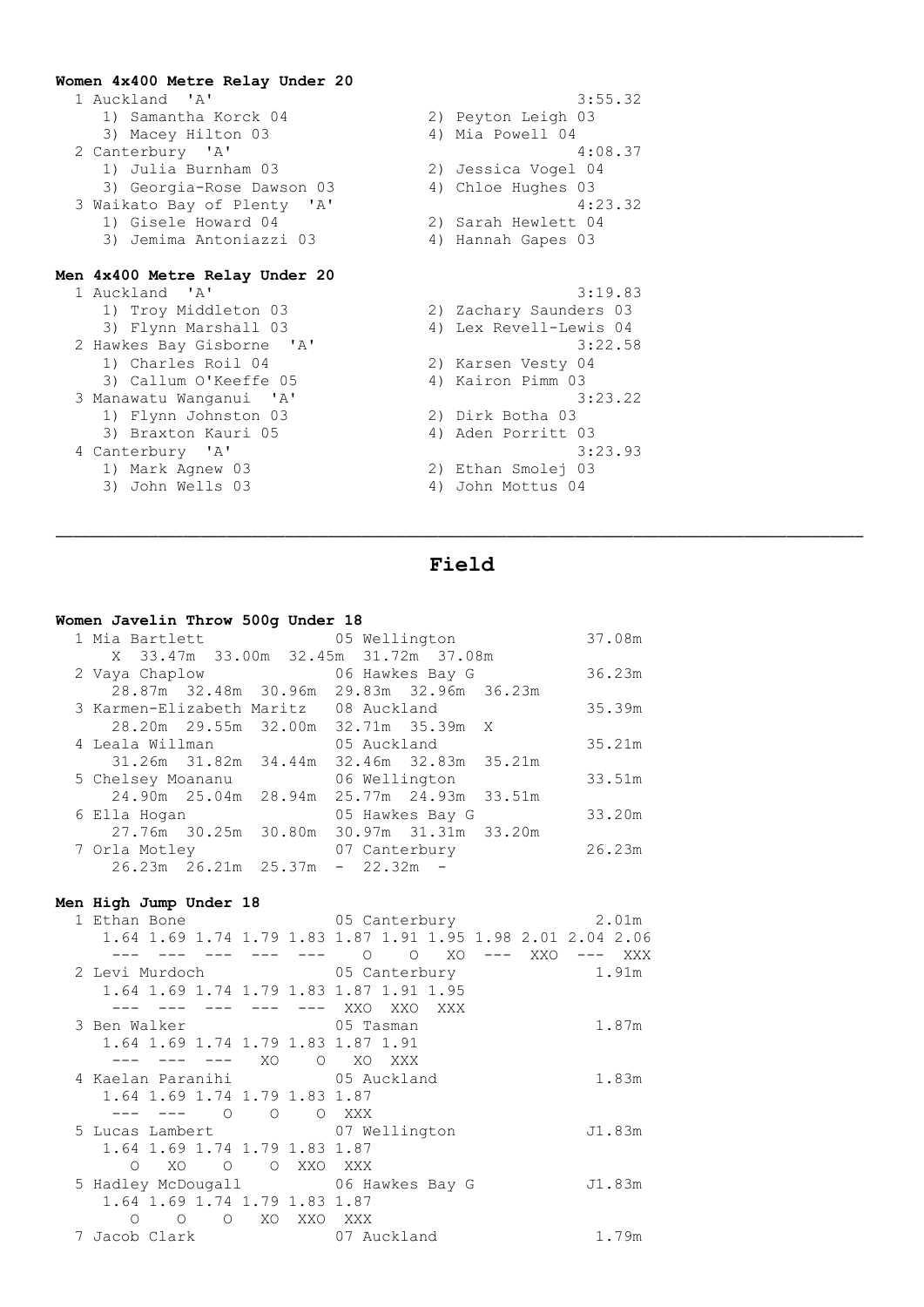| 1.64 1.69 1.74 1.79 1.83 |           |                 |        |
|--------------------------|-----------|-----------------|--------|
| $\circ$                  | XO<br>XXX |                 |        |
| 8 Dale Arbuckle          |           | 05 Tasman       | 1.74m  |
| 1.64 1.69 1.74 1.79      |           |                 |        |
| $\Omega$<br>$\circ$<br>∩ | XXX       |                 |        |
| 9 Josh Augustine         |           | 05 Hawkes Bay G | 1.69m  |
| 1.64 1.69 1.74           |           |                 |        |
| XO<br>O XXX              |           |                 |        |
| 9 Sam Burton             |           | 06 Auckland     | 1.69m  |
| 1.64 1.69 1.74           |           |                 |        |
| XO<br>O XXX              |           |                 |        |
| 11 Oliver Barnett        |           | 07 Auckland     | J1.69m |
| 1.64 1.69 1.74           |           |                 |        |
| XO<br>XO<br>XXX          |           |                 |        |

#### **Women Long Jump Under 20**

 1 Bernice Cullen 04 Otago 5.32m 0.2 5.04m(0.9) 5.18m(1.0) 5.25m(0.4) 5.01m(-0.1) 5.08m(0.4) 5.32m(0.2) 2 Julia Burnham<br> $4.83 \text{m} (0.7) \times 5$ 5.09m(0.5) 5.05m(0.1) 5.12m(-0.1) X(0.6)<br>04 Waikato Bay 5.02m 3 Gisele Howard 04 Waikato Bay 5.02m 2.7 4.91m(1.2) 4.83m(1.1)  $5.02m(2.7)$  4.92m(1.0) 4.92m(0.4) 5.00m(0.5)<br>4 Tessa Baird 04 Southland 4.97m 1.1 4 Tessa Baird 04 Southland 4.97m 1.1 4.60m(1.3) X(0.4) 4.97m(1.1) 4.95m(1.3) X(-0.0) 4.85m(0.1) 5 Sarah Hewlett 04 Waikato Bay 4.89m NWI  $4.53\text{m}(0.7)$   $4.53\text{m}(0.1)$   $4.52\text{m}(0.7)$   $4.70\text{m}(0.8)$   $4.75\text{m}(0.5)$   $4.89\text{m}(-0.0)$ <br>6 Courtney Trow 03 Manawatu Wan  $4.72\text{m}$  0.9 03 Manawatu Wan  $X = \begin{bmatrix} 4.72m(0.9) & 3.70m(1.2) & 4.52m(1.0) & 3.57m(-0.2) \end{bmatrix} X$ 

#### **Men Hammer Throw 5kg Under 18**

| 1 Levi Pupualii                   | 05 Papakura Ath | 61.17m |
|-----------------------------------|-----------------|--------|
| 56.91m X 58.83m X 61.17m 60.43m   |                 |        |
| 2 Alexander Hewitt 606 Wellington |                 | 56.38m |
| X 55.66m X X 56.38m X             |                 |        |
| 3 Canon Puriri                    | 07 Athletics Wh | 52.76m |
| 52.76m 48.88m X 49.96m 46.22m X   |                 |        |
| 4 Heath Abbot                     | 07 Wellington   | 47.84m |
| X X 45.25m 47.84m 44.26m X        |                 |        |
| -- Cole Thomson                   | 05 Wellington   | ND     |
| ND<br>ND<br>ND                    |                 |        |

#### **Women Long Jump Under 18**

| $1$ Jorja Gibbons $06$ Otago $5.45$ m $-0.1$                                                                   |                                                                                                                              |             |  |
|----------------------------------------------------------------------------------------------------------------|------------------------------------------------------------------------------------------------------------------------------|-------------|--|
|                                                                                                                | $5.13\text{m}(-0.1)$ $4.96\text{m}(-1.3)$ $5.13\text{m}(+0.0)$ $4.74\text{m}(0.2)$ $5.09\text{m}(-0.5)$ $5.45\text{m}(-0.1)$ |             |  |
| 2 Sophie Hancock 06 Waikato Bay 5.41m +0.0                                                                     |                                                                                                                              |             |  |
|                                                                                                                | $X$ $X$ 5.15m(0.7) 5.27m(-0.2) 5.03m(-0.4) 5.41m(+0.0)                                                                       |             |  |
| 3 Piper Everson 65 Canterbury 5.03m -0.7                                                                       |                                                                                                                              |             |  |
|                                                                                                                | $4.43m(-0.2)$ $4.86m(-0.2)$ $4.59m(-1.0)$ $4.74m(-1.7)$ $4.86m(-1.2)$ $5.03m(-0.7)$                                          |             |  |
| 4 Keira McNeill (15 05 Otago 15.02m 0.4                                                                        |                                                                                                                              |             |  |
|                                                                                                                | $4.69$ m (+0.0) $4.72$ m (0.2) $4.83$ m (0.4) $4.69$ m (-1.4) $4.84$ m (-0.6) $5.02$ m (0.4)                                 |             |  |
| 5 Natalia Geneblaza (05 Canterbury 1.93m 0.1                                                                   |                                                                                                                              |             |  |
| $4.93m(0.1)$ X $X$ $4.83m(-0.9)$ $4.78m(-1.2)$ X                                                               |                                                                                                                              |             |  |
|                                                                                                                |                                                                                                                              |             |  |
| $4.83\text{m} (0.4)$ $4.12\text{m} (-0.1)$ $4.76\text{m} (+0.0)$ X $4.68\text{m} (-0.8)$ $4.83\text{m} (-0.8)$ |                                                                                                                              |             |  |
| 7 Maia Columbus 65 Canterbury 64.75m 1.1                                                                       |                                                                                                                              |             |  |
| $4.72m(0.7)$ $4.46m(+0.0)$ $4.75m(1.1)$ $4.32m(-0.0)$ $4.07m(-0.5)$ $4.42m(-0.2)$                              |                                                                                                                              |             |  |
| 8 Madeline Thomas 66 Canterbury 54.67m NWI                                                                     |                                                                                                                              |             |  |
| $4.67m(-0.0)$ $4.66m(-0.9)$ $4.49m(-0.3)$ $4.55m(-0.2)$ $4.42m(-0.1)$ $4.49m(+0.0)$                            |                                                                                                                              |             |  |
| 9 Neve Beattie $060tago$ 4.59m 1.1                                                                             |                                                                                                                              |             |  |
| $4.52m (+0.0)$ $4.55m (-0.3)$ $4.59m (1.1)$                                                                    |                                                                                                                              |             |  |
| 10 Amponsaa Tabi-Amponsah 07 Hawkes Bay G                                                                      |                                                                                                                              | $4.55m$ 0.6 |  |
| $4.55m(0.6)$ $4.31m(-0.3)$ $4.40m(+0.0)$                                                                       |                                                                                                                              |             |  |
| 11 Zarah Rattray $11$ Zarah Rattray $11$ Zarah Rattray                                                         |                                                                                                                              |             |  |
| $4.10m(0.7)$ $4.29m(-0.3)$ $4.24m(-1.1)$                                                                       |                                                                                                                              |             |  |
| 12 Olivia Watt $05$ Canterbury $4.07$ m 1.1                                                                    |                                                                                                                              |             |  |
| $3.88m(0.6)$ X $4.07m(1.1)$                                                                                    |                                                                                                                              |             |  |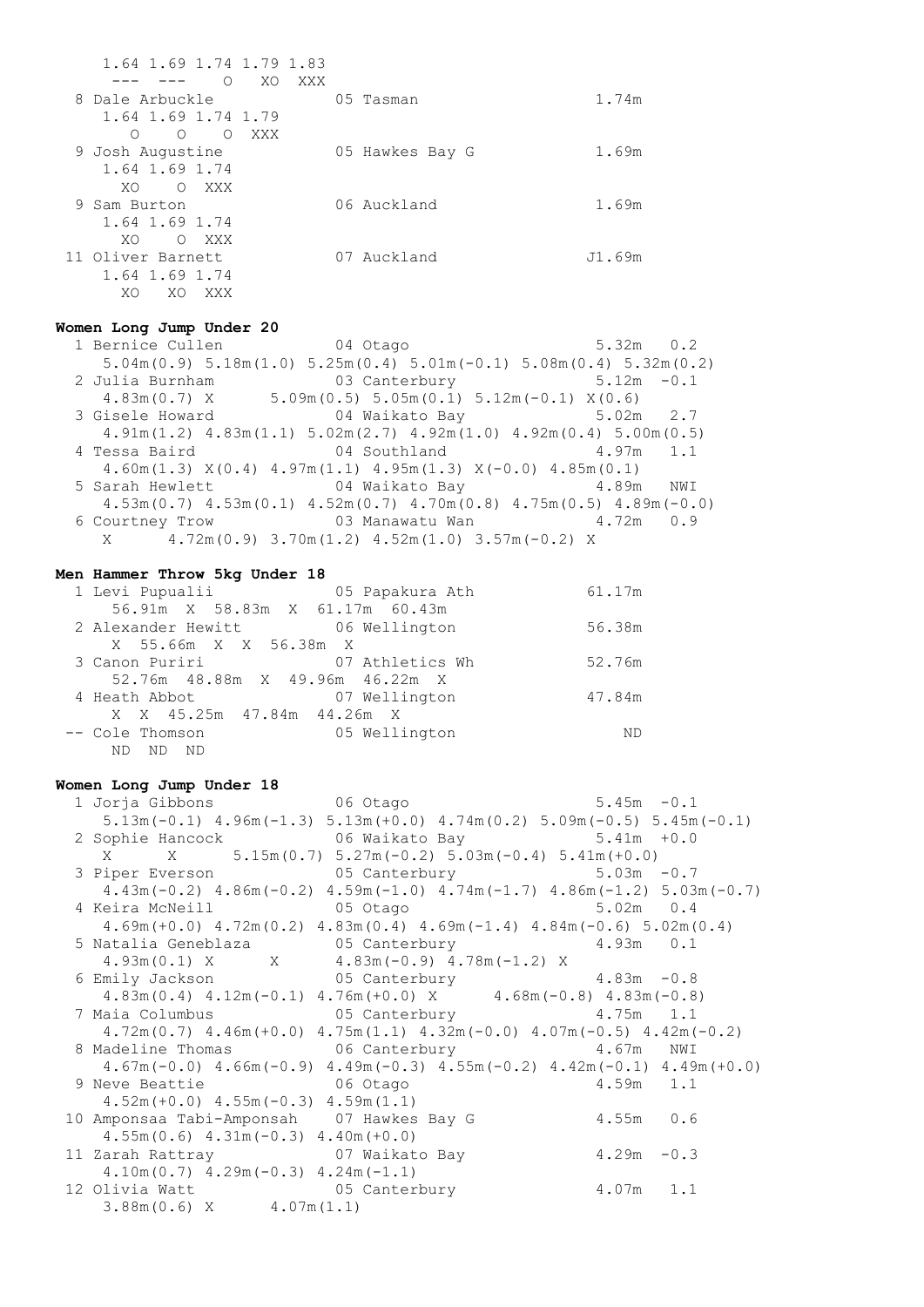| Women Discus Throw 1kg Under 20                                             |        |
|-----------------------------------------------------------------------------|--------|
| 1 Natalia Rankin-Chi Tar 04 Auckland                                        | 48.71m |
| 40.32m X 48.30m X 47.96m 48.71m                                             |        |
| 2 Elizabeth Hewitt 04 Wellington                                            | 41.74m |
| 39.86m 41.74m X X X X                                                       |        |
| 3 Abbey Moody 04 Canterbury X 37.23m X 38.29m X 41.64m                      | 41.64m |
|                                                                             |        |
| 4 Scarlett Kirby 104 Canterbury                                             | 33.08m |
| 32.98m X 29.26m X X 33.08m                                                  |        |
| 04 Taranaki<br>5 Zoe Hall                                                   | 31.47m |
| X 30.58m X 31.47m 28.90m 25.31m                                             |        |
|                                                                             |        |
| Men Pole Vault Under 20                                                     |        |
| 1 Ruben Vogel 1 04 Auckland<br>3.08 3.28 3.48 3.68 3.88 4.03 4.18 4.33 4.43 | 4.33m  |
| --- --- --- --- --- 0 0 XXO XXX                                             |        |
| 2 Cole Gibbons 04 Otago                                                     | 3.88m  |
| 3.08 3.28 3.48 3.68 3.88 4.03                                               |        |
| --- --- 0 XO 0 XXX                                                          |        |
|                                                                             |        |
|                                                                             |        |
|                                                                             |        |
| Men Discus Throw 1.5kg Under 18                                             | 50.57m |
|                                                                             |        |
| 1 Blessing Sefo 05 Auckland<br>42.23m 46.40m X X X 50.57m                   | 49.58m |
| 2 Harrison McGregor 05 Waikato Bay<br>42.69m 49.34m 49.58m x x x            |        |
|                                                                             | 43.82m |
|                                                                             |        |
| 3 Connor Brown 05 Waikato Bay<br>X X X 38.16m 39.60m 43.82m                 | 43.77m |
| 4 Percy Maka 05 Auckland<br>X X 43.77m X X X                                |        |
|                                                                             | 39.52m |
| 5 Xavior Sola 07 Wellington<br>37.59m X 36.15m 39.28m 39.52m X              |        |
|                                                                             | 37.84m |
| 6 James Hansen 15 05 Tasman<br>36.08m 37.84m x 32.98m 36.52m 35.89m         |        |
|                                                                             | 32.93m |
| 7 Antonie Smal 06 Auckland<br>X X 30.96m 32.93m X 32.60m                    |        |
| -- Cole Thomson<br>05 Wellington<br>ND.<br>ND.<br>ND)                       | ND     |

# **Women High Jump Under 18**

|                                                          | 1 Jessica Hendren                          05 Canterbury | 1.72m  |
|----------------------------------------------------------|----------------------------------------------------------|--------|
|                                                          | 1.43 1.48 1.53 1.58 1.62 1.66 1.69 1.72 1.75 1.76        |        |
|                                                          | --- --- --- ---   0   0   XO   0  ---   XXX              |        |
|                                                          | 2 Olivia Power 05 Auckland                               | 1.69m  |
| 1.43 1.48 1.53 1.58 1.62 1.66 1.69 1.72                  |                                                          |        |
| --- --- 0 0 XO XXO XXO XXX                               |                                                          |        |
| 3 Mia De jager 607 Waikato Bay                           |                                                          | 1.66m  |
| 1.43 1.48 1.53 1.58 1.62 1.66 1.69                       |                                                          |        |
|                                                          |                                                          |        |
| --- --- 0 0 0 XO XXX                                     |                                                          |        |
| 4 Naomi Waite 6 06 Wellington                            |                                                          | 1.62m  |
| 1.43 1.48 1.53 1.58 1.62 1.66                            |                                                          |        |
| --- --- --- --- XO XXX                                   |                                                          |        |
| 5 Amber Trow 66 Manawatu Wan                             |                                                          | J1.62m |
| 1.43 1.48 1.53 1.58 1.62 1.66                            |                                                          |        |
| --- --- 0 x0 xx0 xxx                                     |                                                          |        |
| 6 Evie Maclennan and 05 Auckland                         |                                                          | 1.58m  |
| 1.43 1.48 1.53 1.58 1.62                                 |                                                          |        |
| $\begin{matrix} 0 & 0 & 0 & 0 & \text{XXX} \end{matrix}$ |                                                          |        |
| 6 Savannah Atoaga 67 Auckland                            |                                                          | 1.58m  |
| 1.43 1.48 1.53 1.58 1.62                                 |                                                          |        |
| --- 0 0 0 XXX                                            |                                                          |        |
| 8 Riley Couillault 06 Auckland                           |                                                          | J1.58m |
| 1.43 1.48 1.53 1.58 1.62                                 |                                                          |        |
| O O XO XXX                                               |                                                          |        |
| 9 Keira McNeill 65 Otago                                 |                                                          | J1.58m |
|                                                          |                                                          |        |
| 1.43 1.48 1.53 1.58 1.62                                 |                                                          |        |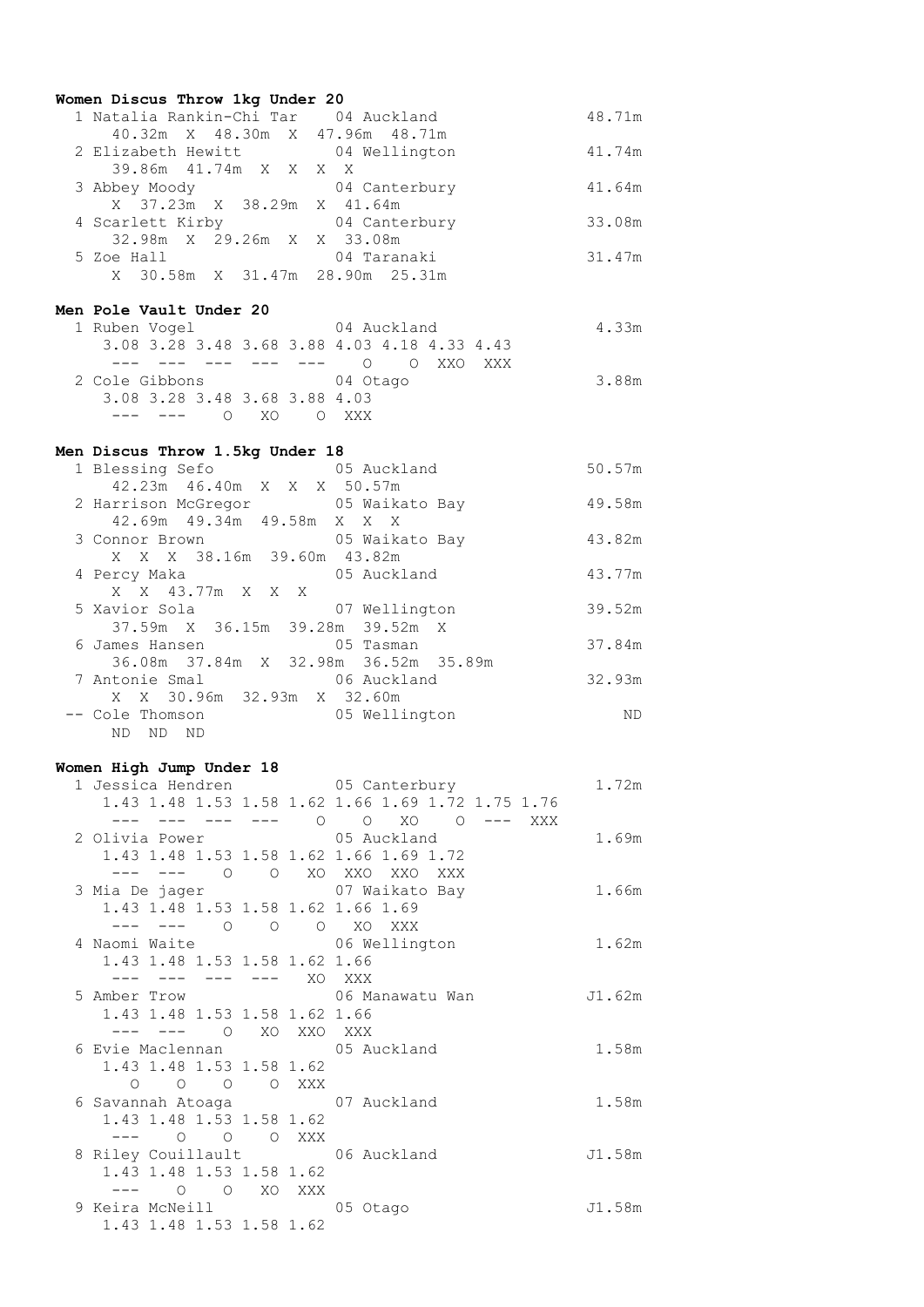--- O XO XO XXX 10 Lilli Bing 05 Auckland 1.53m 1.43 1.48 1.53 1.58 --- O O XXX -- Georgiana Absolom 05 Manawatu Wan NH 1.43 XXX

#### **Men Long Jump Under 20**

 1 Angus Lyver 04 Manawatu Wan 7.10m -1.4 6.61m(-1.4) - X X X 7.10m(-1.4) 2 Quinn Hartley 04 Southland 6.67m -1.1  $4.29m(-1.0)$   $4.81m(-0.3)$   $6.06m(-1.2)$   $6.33m(-0.9)$   $6.51m(-1.2)$   $6.67m(-1.1)$ <br>Adam Stack 03 Canterbury  $6.64m -1.5$ 3 Adam Stack 03 Canterbury 6.11m(-1.6) 6.47m(-0.8) 6.32m(-1.1) 6.26m(-1.6) 6.48m(-1.2) 6.64m(-1.5)<br>Ryan Young 04 Otago 6.32m -0.8 4 Ryan Young 5.81m(-1.2) 6.13m(-0.6) X 6.17m(-0.8) 6.32m(-0.8) X(-0.7) 5 Kieran Sinclair-Lomax 04 Canterbury 5.51m(-1.2) 5.58m(-0.7) 5.44m(-0.9) 5.89m(-0.6) 5.59m(-1.8) 5.25m(-1.3) 6 Colin Cashmore-Sole 03 Hawkes Bay G 5.81m(-0.2) 5.62m(-1.7) X(-0.7) 5.69m(-1.3) 5.49m(-1.8) X(-0.7) 7 Jacky Dai 04 Manawatu Wan 5.47m NWI X X X X X 5.47m (-0.0)

#### **Women Hammer Throw 4kg Under 20**

| 1 Elizabeth Hewitt               04 Wellington | 52.73m |
|------------------------------------------------|--------|
| 45.63m 46.89m X 51.28m 52.73m 51.82m           |        |
| 2 Anya Dunlop-Brown 04 Wellington              | 38.45m |
| 38.10m 38.45m 36.47m X 37.29m 37.53m           |        |
| 3 Scarlett Kirby 04 Canterbury                 | 28.31m |
| 28.26m 27.00m 28.31m X X X                     |        |

#### **Women Pole Vault Under 20**

| 1 Hannah Adve                 | 03 Auckland   | 3.30m  |
|-------------------------------|---------------|--------|
| 2.50 2.70 2.90 3.10 3.30 3.50 |               |        |
|                               | XXX           |        |
| 2 Amayah Wingfield            | 03 Auckland   | J3.30m |
| 2.50 2.70 2.90 3.10 3.30 3.50 |               |        |
| -- --- --- x0-                | XXX           |        |
| 3 Niah Williams               | 04 Canterbury | 2.70m  |
| 2.50 2.70 2.90                |               |        |
| XXX                           |               |        |

#### **Men Shot Put 6kg Under 20**

|              |  |                                                | 17.81m |
|--------------|--|------------------------------------------------|--------|
|              |  | X X 16.24m 17.34m 17.81m X                     |        |
| 2 Trent Hogg |  | 03 Southland                                   | 15.17m |
|              |  | 13.65m X 13.39m 14.76m X 15.17m                |        |
|              |  | 3 Cooper McDougall 64 Hawkes Bay G             | 14.95m |
|              |  | 14.43m 13.62m 14.43m 13.61m 14.85m 14.95m      |        |
| 4 Max Abbot  |  | 03 Wellington                                  | 13.62m |
|              |  | 12.33m 12.90m 13.62m X X X                     |        |
| 5 Hanno Nel  |  | 04 Hawkes Bay G                                | 13.05m |
|              |  | 12.58m 13.05m 12.88m 12.65m X X                |        |
|              |  | 6 Quinn Motley 6 03 Canterbury                 | 12.46m |
|              |  | 12.03m  11.25m  11.89m  11.92m  12.46m  12.13m |        |
|              |  |                                                |        |

#### **Men Long Jump Under 18**

|  |  |  | 1 Forbes Kennedy                             05 Manawatu Wan                           |  | 6.80m 1.9     |  |
|--|--|--|----------------------------------------------------------------------------------------|--|---------------|--|
|  |  |  | $6.43m(2.5)$ $6.80m(1.9)$ $6.52m(2.3)$ $6.74m(1.6)$ $6.77m(1.7)$ X                     |  |               |  |
|  |  |  | 2 Kaelan Paranihi                           05 Auckland                                |  | $6.65m$ $2.0$ |  |
|  |  |  | $6.40m(2.4) - 6.51m(3.6) - 6.65m(2.0) 6.64m(1.6)$                                      |  |               |  |
|  |  |  | 3 Levi Murdoch                       05 Canterbury                 6.38m   1.9         |  |               |  |
|  |  |  | $5.78$ m $(3.3)$ 6.07m $(2.6)$ 5.90m $(2.7)$ 6.21m $(2.9)$ 6.33m $(2.7)$ 6.38m $(1.9)$ |  |               |  |
|  |  |  | 4 Kegan Richardson-Miller 05 Auckland                                                  |  | $6.37m$ $3.2$ |  |
|  |  |  | $X$ $X$ 6.14m(1.9) 6.01m(2.1) 5.75m(2.3) 6.37m(3.2)                                    |  |               |  |
|  |  |  |                                                                                        |  | $6.32m$ 2.9   |  |
|  |  |  |                                                                                        |  |               |  |